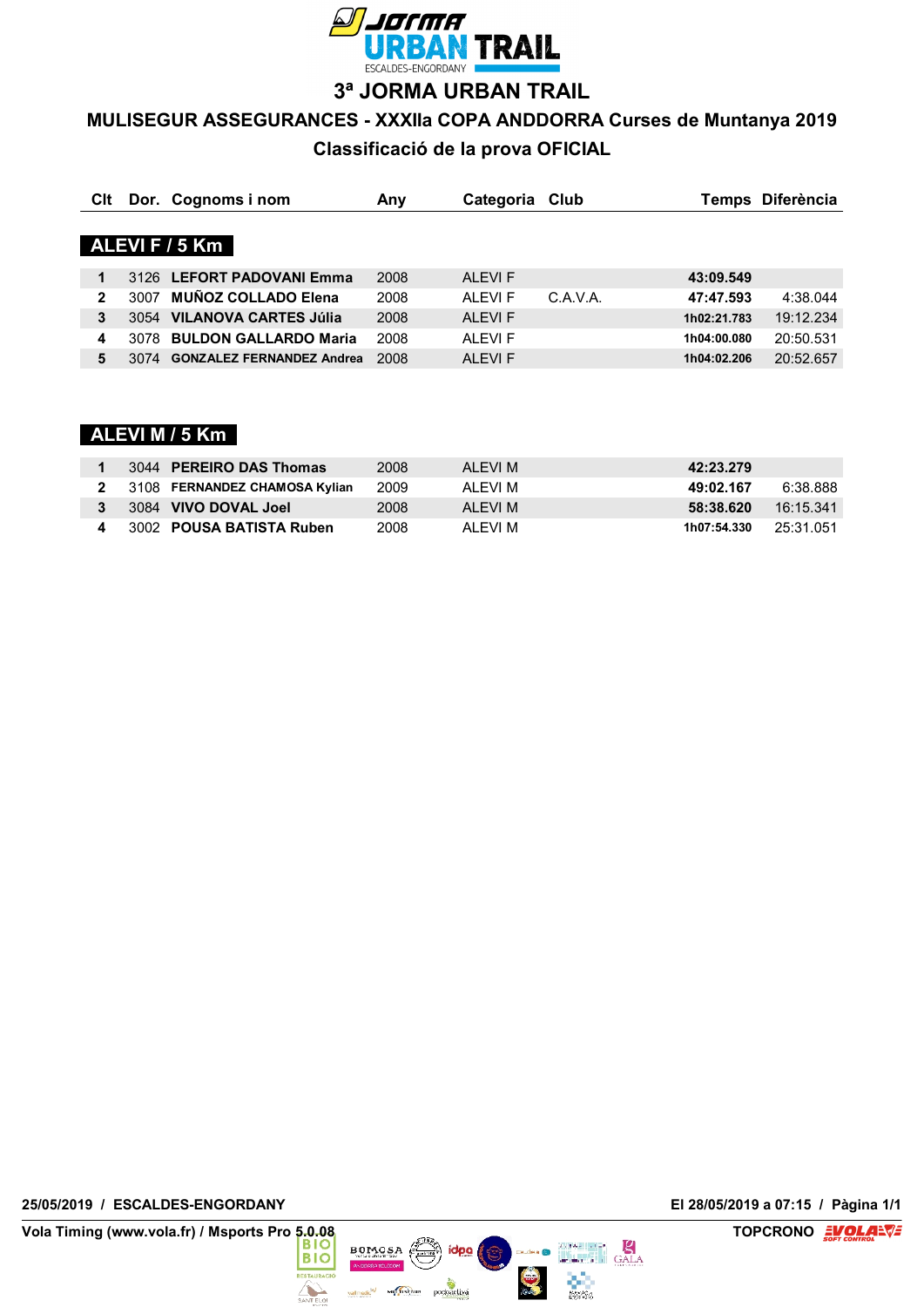

**3ª JORMA URBAN TRAIL**

# **MULISEGUR ASSEGURANCES - XXXIIa COPA ANDDORRA Curses de Muntanya 2019**

**Classificació de la prova OFICIAL**

|  | Cit Dor. Cognoms i nom | Anv  | Categoria Club |                |             | Temps Diferència |
|--|------------------------|------|----------------|----------------|-------------|------------------|
|  | CADET F / 10 Km        |      |                |                |             |                  |
|  | 2157 ANCION Lea        | 2004 | CADET F        | No Limits Club | 1h17:47.596 |                  |
|  | 2051 SALINAS Sofia     | 2002 | <b>CADET F</b> |                | 1h46:25.726 | 28:38.130        |

# **CADET M / 10 Km**

|             | 2189 ROGE ROYO David             | 2003 | CADET M |                            | 1h00:50.330 |           |
|-------------|----------------------------------|------|---------|----------------------------|-------------|-----------|
| $2^{\circ}$ | 2135 BOLTAS PUIGDEMASA Pere      | 2004 | CADFT M | No Limits Club             | 1h04:58.123 | 4:07.793  |
| 3           | 2074 PUJOL MARTÍNEZ Marc         | 2002 | CADFT M |                            | 1h08:51.698 | 8:01.368  |
| 4           | 2003 GRIOCHE MARQUILLÓ Quim 2003 |      | CADFT M | NEC Naturlandia-La Rabassa | 1h10:39.777 | 9.49.447  |
|             | 2142 VIVO DOVAL Eric             | 2004 | CADET M | No Limits Club             | 1h30:41.932 | 29:51.602 |

## **INFANTIL F / 10 Km**

| 2044 FERNANDEZ ANTEQUERA Nerea 2006 |      | INFANTII F       | 1h24:52.661 |           |
|-------------------------------------|------|------------------|-------------|-----------|
| 2 2030 ESTRABAUD DURICH Lea         | 2007 | INFANTII F Other | 1h39:10.688 | 14·18 027 |
| 3 2054 PEREIRO DAS Alexandra        | 2005 | INFANTII F       | 1h39:31.871 | 14:39.210 |

# **INFANTIL M / 10 Km**

| 1              |      | 2153 PINCHON Antonin              | 2005 | INFANTIL M E.C.A                 | 1h04:26.999 |           |
|----------------|------|-----------------------------------|------|----------------------------------|-------------|-----------|
| $\mathbf{2}$   | 2042 | <b>VERGES BARRIO Joan Josep</b>   | 2005 | <b>INFANTIL M</b>                | 1h05:06.742 | 39.743    |
| 3              | 2120 | <b>MARTINEZ CLAVERIA Salvador</b> | 2006 | <b>INFANTIL M No Limits Club</b> | 1h05:39.105 | 1:12.106  |
| 4              | 2184 | <b>VENTURA CORNELLA Marc</b>      | 2006 | <b>INFANTIL M</b>                | 1h12:14.325 | 7:47.326  |
| 5              |      | 2093 BERTRAN BAREA Ot             | 2006 | INFANTIL M U.E.U.                | 1h12:42.604 | 8:15.605  |
| 6              | 2066 | <b>BARRENECHEA NOVOA Aritz</b>    | 2006 | INFANTIL M U.E.U.                | 1h19:50.463 | 15:23.464 |
| $\overline{7}$ |      | 2078 PUJOL MARTINEZ Jan           | 2005 | INFANTIL M E.C.A.P.              | 1h22:32.403 | 18:05.404 |
| 8              | 2090 | <b>CERQUEDA GULIN Pere</b>        | 2006 | <b>INFANTIL M</b>                | 1h23:16.161 | 18:49.162 |
| 9              | 2155 | <b>BEN AMOR LECHUGA Gabriel</b>   | 2005 | <b>INFANTIL M Other</b>          | 1h23:43.272 | 19:16.273 |
| 10             | 2147 | <b>CELADES VILA Xavier</b>        | 2006 | <b>INFANTIL M No Limits Club</b> | 1h24:28.739 | 20:01.740 |
| 11             | 2173 | <b>MAROT OBIOLS Marc</b>          | 2006 | <b>INFANTIL M</b>                | 1h24:28.800 | 20:01.801 |
| 12             |      | 2133 PRIÓ TORRES Pau              | 2006 | <b>INFANTIL M No Limits Club</b> | 1h34:30.015 | 30:03.016 |
| 13             |      | 2008 FONT ROMAN Maià              | 2006 | INFANTIL M E.C.O.A.              | 1h35:05.895 | 30:38.896 |
| 14             |      | 2019 HERNADEZ LOPEZ Yeray         | 2006 | <b>INFANTIL M</b>                | 1h35:24.714 | 30:57.715 |

 $BONOSA$   $(\overrightarrow{CD})$  idea

Multiskaus podoacliva

**第** 

 $\frac{1}{2}$ 

 $rac{1}{2}$ 

**Allen** 

vallmedic<sup>te</sup>

#### **25/05/2019 / ESCALDES-ENGORDANY El 28/05/2019 a 07:15 / Pàgina 1/1**

**Vola Timing (www.vola.fr) / Msports Pro 5.0.08 BIO BOOK BOOK BOOK CONO EVOLA<sup>LVE</sup>**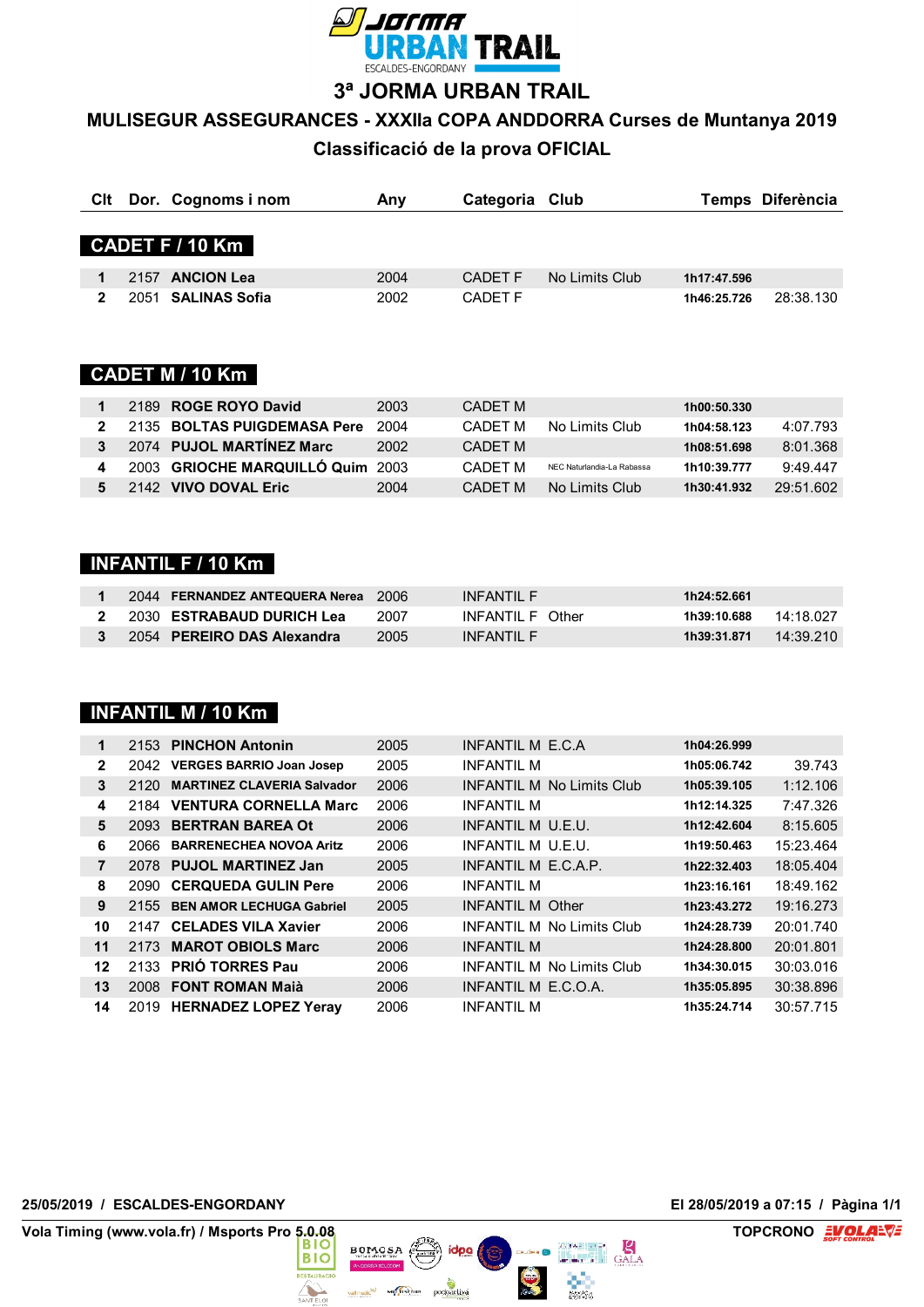

**3ª JORMA URBAN TRAIL**

# **MULISEGUR ASSEGURANCES - XXXIIa COPA ANDDORRA Curses de Muntanya 2019**

**Classificació de la prova OFICIAL**

| Clt              |                | Dor. Cognoms i nom                  | Any  | Categoria Club    |                                |             | Temps Diferència        |
|------------------|----------------|-------------------------------------|------|-------------------|--------------------------------|-------------|-------------------------|
|                  |                |                                     |      |                   |                                |             |                         |
|                  |                | <b>ABSOLUTA Dona / 21 Km</b>        |      |                   |                                |             |                         |
| $\mathbf 1$      | $\overline{4}$ | <b>ESPAÑOL BADA Roser</b>           | 1975 | S-VETERA F        | U.E.U.                         | 2h22:14.319 |                         |
| $\mathbf{2}$     | 156            | <b>RIBA Queralt</b>                 | 1991 | <b>SENIOR F</b>   | Ue ripoll                      | 2h22:45.286 | 30.967                  |
| 3                | 76             | <b>SINFREU Andrea</b>               | 2001 |                   | S-JUNIOR F No Limits Club      | 2h32:23.811 | 10:09.492               |
| 4                | 108            | <b>LODGE Michele</b>                | 1975 | S-VETERA F        | E.C.O.A.                       | 2h32:39.392 | 10:25.073               |
| 5                | 174            | <b>ARTAL ESCRIU Anna</b>            | 1985 | <b>SENIOR F</b>   | Amics de l'Atletisme           | 2h36:36.486 | 14:22.167               |
| 6                | $\overline{7}$ | <b>FUMENAL ARTÉS Mireia</b>         | 1998 | <b>SENIOR F</b>   | No Limits Club                 | 2h54:38.966 | 32:24.647               |
| $\overline{7}$   | 150            | <b>FONTANET CAMBRA Estefi</b>       | 1983 | <b>SENIOR F</b>   | No Limits Club                 | 2h56:20.304 | 34:05.985               |
| 8                | 185            | LUPIAÑEZ MARQUES Maria Socorro      | 1965 | <b>S-MASTER F</b> |                                | 3h04:12.034 | 41:57.715               |
| $\boldsymbol{9}$ | 145            | <b>CARRILLO BARDAJÍ Sònia</b>       | 1975 | S-VETERA F        | Amics de l'Atletisme           | 3h05:30.114 | 43:15.795               |
| 10               | 110            | <b>NAVARRO GUTIERREZ Maite</b>      | 1984 | <b>SENIOR F</b>   | <b>CE Sanloria</b>             | 3h10:20.254 | 48:05.935               |
| 11               | 92             | <b>RAYA MIRAS Sara</b>              | 1994 | <b>SENIOR F</b>   | No Limits Club                 | 3h10:23.540 | 48:09.221               |
| 12               | 137            | <b>ZANETTA LUCO Verónica</b>        | 1986 | <b>SENIOR F</b>   |                                | 3h15:01.733 | 52:47.414               |
| 13               | 86             | <b>MUÑOZ SOLANA Montse</b>          | 1969 | S-MASTER F        | C.P.A.                         | 3h15:56.816 | 53:42.497               |
| 14               | 67             | ARRÚ SOLANA Silvia                  | 1985 | <b>SENIOR F</b>   | Other                          | 3h17:30.137 | 55:15.818               |
| 15               | 104            | <b>PUIGDEMASA BESOLI Eva</b>        | 1976 | S-VETERA F        |                                | 3h20:01.368 | 57:47.049               |
| 16               | 117            | <b>BOQUERA Marta</b>                | 1971 | S-VETERA F        |                                |             | 3h26:47.792 1h04:33.473 |
| 17               | 60             | <b>NOGUER SANCHEZ Mireia</b>        | 1985 | <b>SENIOR F</b>   |                                |             | 3h29:35.088 1h07:20.769 |
| 18               | 170            | <b>NOGUÉ SANCHEZ Cristina</b>       | 1992 | <b>SENIOR F</b>   |                                |             | 3h29:35.409 1h07:21.090 |
| 19               | 80             | <b>FERNANDEZ CACHAFEIRO Maribel</b> | 1955 | <b>S-MASTER F</b> | <b>Club Triatlo Serradells</b> |             | 3h32:05.929 1h09:51.610 |
| 20               | 39             | <b>RIBAS GENÉ Lara</b>              | 1993 | <b>SENIOR F</b>   | <b>Bloc Cafè</b>               |             | 3h34:24.611 1h12:10.292 |
| 21               | 32             | <b>CERQUEDA CODINA Marta</b>        | 1990 | <b>SENIOR F</b>   |                                |             | 3h36:08.138 1h13:53.819 |
| 22               | 98             | <b>LIMA Carla</b>                   | 1991 | <b>SENIOR F</b>   |                                |             | 3h38:14.324 1h16:00.005 |
| 23               | 99             | <b>LOPES Filipa</b>                 | 1991 | <b>SENIOR F</b>   |                                |             | 3h38:14.564 1h16:00.245 |
| 24               | 123            | <b>PRESTI Paola</b>                 | 1975 | S-VETERA F        | No Limits Club                 |             | 3h39:52.953 1h17:38.634 |
| 25               | 87             | <b>FLETCHER Lisa</b>                | 1969 | <b>S-MASTER F</b> |                                |             | 3h40:59.881 1h18:45.562 |
| 26               | 25             | <b>TOBAR Josefina</b>               | 1985 | <b>SENIOR F</b>   | Monbohemi Race Team            |             | 3h43:17.099 1h21:02.780 |
| 27               | 122            | <b>FLORENZA SATORRES Marta</b>      | 1980 | <b>SENIOR F</b>   |                                |             | 4h00:18.904 1h38:04.585 |
| 28               | 27             | <b>SEGUÉS DAINA Nuria</b>           | 1988 | <b>SENIOR F</b>   |                                |             | 4h01:12.869 1h38:58.550 |
| 29               | 45             | <b>BAILE JANEIRO Anais</b>          | 1987 | <b>SENIOR F</b>   |                                |             | 4h01:13.512 1h38:59.193 |
| 30               | 48             | <b>SECULIN Lourdes</b>              | 1983 | <b>SENIOR F</b>   |                                |             | 4h09:18.094 1h47:03.775 |
| 31               | 62             | <b>VARGAS SOLDEVILA Maria</b>       | 1986 | <b>SENIOR F</b>   |                                |             | 4h13:42.282 1h51:27.963 |
| 32               | 40             | <b>RODRIGUEZ FERREIRA Belen</b>     | 1977 | S-VETERA F        |                                |             | 4h14:45.000 1h52:30.681 |
| 33               | 151            | <b>MUÑOZ GARCÍA Cristina</b>        | 1988 | <b>SENIOR F</b>   |                                |             | 4h14:45.189 1h52:30.870 |
| 34               | 49             | <b>MUÑOZ GARCIA Elisabeth</b>       | 1988 | SENIOR F          |                                |             | 4h14:45.589 1h52:31.270 |

# **ABSOLUTA Home / 21 Km**

|              |      | <b>CASAL MIR Oscar</b>           | 1979 | S-VETERAM S.E.C.   |                        | 1h48:51.858 |          |
|--------------|------|----------------------------------|------|--------------------|------------------------|-------------|----------|
| $\mathbf{2}$ |      | <b>CASAL MIR Marc</b>            | 1982 | SENIOR M S.E.C.    |                        | 1h52:49.583 | 3:57.725 |
| 3            | 159. | <b>LAZARO Marti</b>              | 1991 | SENIOR M UE Ripoll |                        | 1h52:49.585 | 3:57.727 |
| 4            |      | 195 TEIXIDÓ MARTÍ-VENTOSA Ferran | 1973 |                    | S-VETERAM E.C.P.C.G.R. | 1h56:31.855 | 7:39.997 |
| 5            | 191  | <b>SOLDEVILA BUSQUETS Arnau</b>  | 1998 | SFNIOR M           | No Limits Club         | 1h56:52.259 | 8:00.401 |
|              | 164  | <b>FERNANDEZ Carlos</b>          | 1981 | SENIOR M           | Amics de l'Atletisme   | 1h57:44.375 | 8:52.517 |

valmedic<sup>le/</sup> Ministèrus podoacliva

**The Contract of the Contract of the Contract of the Contract of the Contract of the Contract of the Contract of The Contract of The Contract of The Contract of The Contract of The Contract of The Contract of The Contract** 

#### **25/05/2019 / ESCALDES-ENGORDANY El 28/05/2019 a 13:19 / Pàgina 1/6**

 $rac{1}{2}$ 

**Allen** 

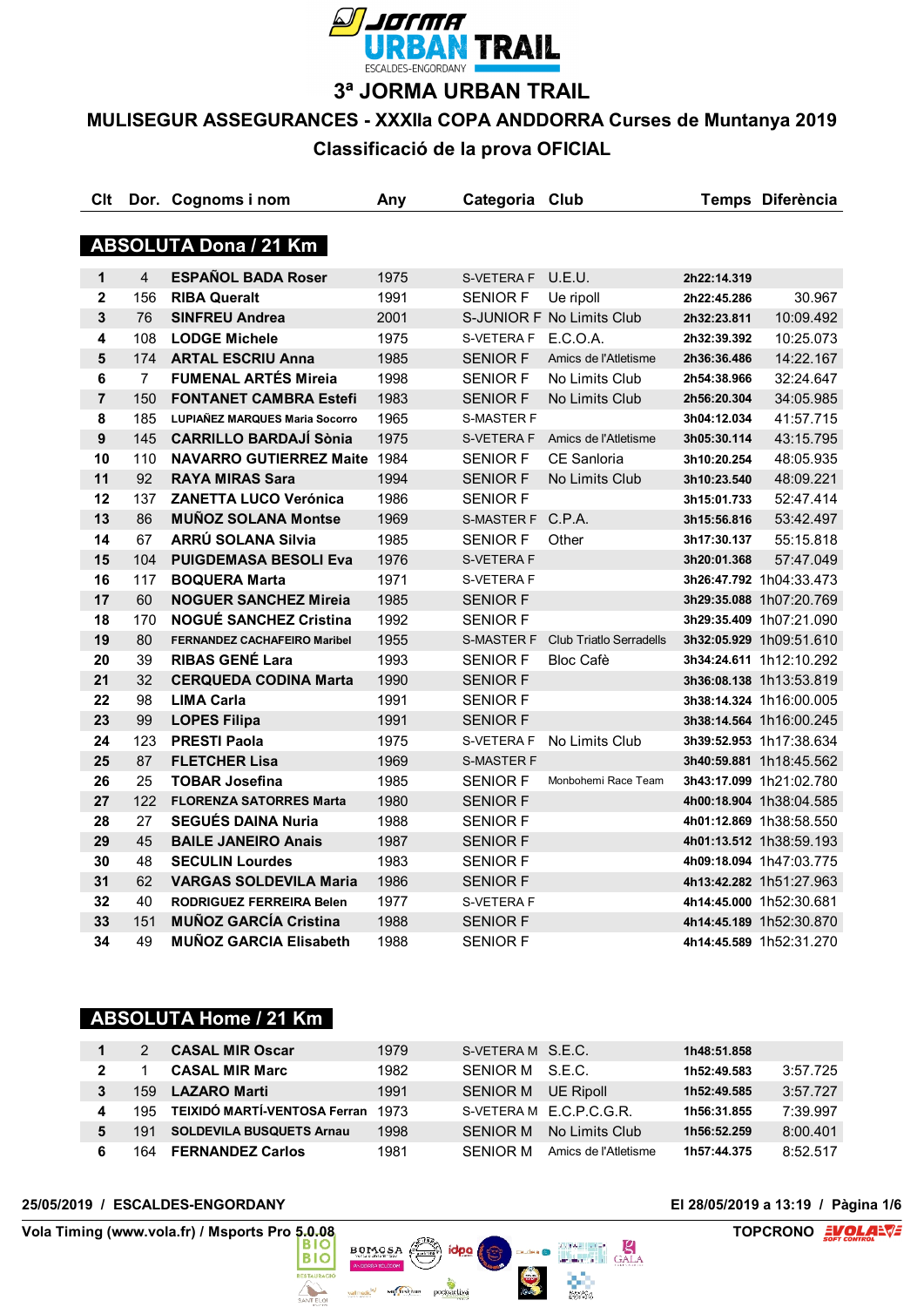

## **3ª JORMA URBAN TRAIL MULISEGUR ASSEGURANCES - XXXIIa COPA ANDDORRA Curses de Muntanya 2019 Classificació de la prova OFICIAL**

| Clt              |     | Dor. Cognoms i nom                 | Any  | Categoria Club      |                                 |             | Temps Diferència |
|------------------|-----|------------------------------------|------|---------------------|---------------------------------|-------------|------------------|
| $\overline{7}$   | 162 | <b>MENDEZ David</b>                | 1975 | S-VETERA M          | <b>Club Triatlo Serradells</b>  | 1h58:07.683 | 9:15.825         |
| 8                | 194 | <b>URBINA RUBIO Alexandre</b>      | 1989 | <b>SENIOR M</b>     | <b>CE Sanloria</b>              | 2h01:41.655 | 12:49.797        |
| $\boldsymbol{9}$ | 142 | <b>BARTUMEU CARAMES Adriá</b>      | 1999 | S-JUNIOR M          | E.C.P.C.G.R.                    | 2h06:05.509 | 17:13.651        |
| 10               | 115 | <b>CARVALHO VERAS Benjamin</b>     | 1981 | SENIOR M            | CE Sanloria                     | 2h06:05.569 | 17:13.711        |
| 11               | 47  | <b>DOMENECH ORO Josep</b>          | 1991 | <b>SENIOR M</b>     | C.P.A.                          | 2h08:09.653 | 19:17.795        |
| 12               | 183 | <b>MENIER POVOA Mario Rui</b>      | 1983 | <b>SENIOR M</b>     | Amics de l'Atletisme            | 2h08:29.318 | 19:37.460        |
| 13               | 91  | <b>CORREIA Pedro</b>               | 1977 |                     | S-VETERA M Amics de l'Atletisme | 2h13:10.118 | 24:18.260        |
| 14               | 167 | <b>VILA MERINO David</b>           | 1998 | SENIOR M            | C.P.A.                          | 2h15:44.076 | 26:52.218        |
| 15               | 56  | <b>MOLINS NIMO Santiago</b>        | 1991 | <b>SENIOR M</b>     |                                 | 2h18:30.893 | 29:39.035        |
| 16               | 141 | <b>CERRO AMORES Jorge</b>          | 1978 | S-VETERA M          | Club triatlo andorra            | 2h18:43.133 | 29:51.275        |
| 17               | 184 | <b>MANCHADO VILA Alan</b>          | 1975 | S-VETERA M          |                                 | 2h22:07.087 | 33:15.229        |
| 18               | 197 | <b>FERNANDEZ GARCIA Gonzalo</b>    | 1992 | <b>SENIOR M</b>     |                                 | 2h22:24.347 | 33:32.489        |
| 19               | 135 | <b>PUENTE ORIOLA Jonatan</b>       | 1986 | <b>SENIOR M</b>     |                                 | 2h22:46.199 | 33:54.341        |
| 20               | 173 | <b>PINCHON Vincent</b>             | 1978 | S-VETERA M          |                                 | 2h23:35.583 | 34:43.725        |
| 21               | 107 | <b>CONEJO BARRIGA Jose Antonio</b> | 1981 | <b>SENIOR M</b>     | <b>Club Triatlo Serradells</b>  | 2h23:44.060 | 34:52.202        |
| 22               | 105 | <b>DOMINGUES ENES Victor</b>       | 1985 | <b>SENIOR M</b>     |                                 | 2h23:45.536 | 34:53.678        |
| 23               | 102 | <b>MARÍN RODRÍGUEZ Dani</b>        | 1978 |                     | S-VETERA M CE Sanloria          | 2h25:18.567 | 36:26.709        |
| 24               | 78  | <b>PRIO Xavi</b>                   | 1978 |                     | S-VETERA M Amics de l'Atletisme | 2h26:54.223 | 38:02.365        |
| 25               | 63  | <b>MIRALLES Guillem</b>            | 1992 | <b>SENIOR M</b>     |                                 | 2h28:31.005 | 39:39.147        |
| 26               | 41  | <b>MOYA Ignasi</b>                 | 1992 | SENIOR M            | <b>CE Sanloria</b>              | 2h29:23.063 | 40:31.205        |
| 27               | 75  | <b>DRETS LLOVERAS Salva</b>        | 1978 | S-VETERA M Other    |                                 | 2h31:39.610 | 42:47.752        |
| 28               | 200 | <b>MARCIEL DE QUEIROS Rui</b>      | 1985 | <b>SENIOR M</b>     |                                 | 2h31:58.512 | 43:06.654        |
| 29               | 198 | <b>GRAELLS ESQUIUS Josep</b>       | 1964 | <b>S-MASTER M</b>   |                                 | 2h32:18.383 | 43:26.525        |
| 30               | 169 | <b>PETIT Pierre-Guy</b>            | 1988 | <b>SENIOR M</b>     |                                 | 2h33:00.956 | 44:09.098        |
| 31               | 43  | <b>ESGUEVA ELENA Xavier</b>        | 1983 | <b>SENIOR M</b>     | <b>CALISTECNICS POWER</b>       | 2h33:26.644 | 44:34.786        |
| 32               | 201 | <b>ROGE ROYO Gerard</b>            | 2001 | S-JUNIOR M          |                                 | 2h34:44.490 | 45:52.632        |
| 33               | 166 | <b>MASIP COLOMÉ Marc</b>           | 1976 | S-VETERA M          | E.C.P.C.G.R.                    | 2h35:10.711 | 46:18.853        |
| 34               | 64  | <b>PIRES Bruno</b>                 | 1986 | <b>SENIOR M</b>     | Amics de l'Atletisme            | 2h36:00.786 | 47:08.928        |
| 35               | 152 | <b>ROBLES Miguel Angel</b>         | 1965 |                     | S-MASTER M CE Sanloria          | 2h36:36.682 | 47:44.824        |
| 36               | 97  | <b>MORO David</b>                  | 1997 | <b>SENIOR M</b>     | Atletisme F.S La Massana        | 2h36:40.941 | 47:49.083        |
| 37               | 144 | <b>ESTEBAN ORDUNA José Antonio</b> | 1970 | S-VETERA M C.A.V.A. |                                 | 2h37:09.750 | 48:17.892        |
| 38               | 188 | <b>ARTIGUES TARRES Antoni</b>      | 1983 | SENIOR M            | Cal Cubano                      | 2h37:14.231 | 48:22.373        |
| 39               | 186 | <b>SANFELIU PINEDA Alejandro</b>   | 1994 | <b>SENIOR M</b>     | C.P.A.                          | 2h39:36.385 | 50:44.527        |
| 40               | 28  | <b>GIMENO MUÑOZ Carles</b>         | 1997 | SENIOR M Other      |                                 | 2h40:05.879 | 51:14.021        |
| 41               | 66  | <b>TORREGROSA SANCHEZ Miquel</b>   | 1967 | S-MASTER M C.P.A.   |                                 | 2h40:19.708 | 51:27.850        |
| 42               | 100 | <b>LARROSA FARRE Pere</b>          | 1978 | S-VETERAM C.P.A.    |                                 | 2h41:14.101 | 52:22.243        |
| 43               | 106 | <b>SALVADOR DODERO Albert</b>      | 1979 |                     | S-VETERA M Crab's Team          | 2h41:18.805 | 52:26.947        |
| 44               | 121 | <b>CASASAYAS QUERAL David</b>      | 1986 | SENIOR M            |                                 | 2h42:27.264 | 53:35.406        |
| 45               | 81  | <b>LOPEDOTE Mauro</b>              | 1965 |                     | S-MASTER M CE Sanloria          | 2h42:30.822 | 53:38.964        |
| 46               | 53  | <b>TOMAS PITA David</b>            | 1976 | S-VETERA M          |                                 | 2h44:44.622 | 55:52.764        |
| 47               | 44  | <b>ORIOL DOMINGO David</b>         | 1967 |                     | S-MASTER M No Limits Club       | 2h46:01.601 | 57:09.743        |
| 48               | 140 | <b>ALFONSO SÁNCHEZ Agustí</b>      | 1971 | S-VETERA M C.A.V.A. |                                 | 2h46:24.180 | 57:32.322        |
| 49               | 192 | <b>TORNE Toni</b>                  | 1961 | <b>S-MASTER M</b>   |                                 | 2h46:34.746 | 57:42.888        |
| 50               | 109 | <b>FOURNIER Laurent</b>            | 1968 | S-MASTER M          |                                 | 2h46:54.478 | 58:02.620        |
| 51               | 93  | <b>RUIZ MARTINEZ Toni</b>          | 1983 | <b>SENIOR M</b>     |                                 | 2h46:54.963 | 58:03.105        |
| 52               | 88  | <b>SOLANELLAS SOLER Josep</b>      | 1970 | S-VETERA M          |                                 | 2h47:11.821 | 58:19.963        |
| 53               | 23  | <b>VILLA Elia</b>                  | 1985 | SENIOR M            |                                 | 2h47:54.340 | 59:02.482        |
| 54               | 181 | <b>GONZALEZ PEÑAS Javier</b>       | 1980 | SENIOR M            | F.A.M.                          | 2h48:50.686 | 59:58.828        |

 $BOMOSA$ 

valmedic<sup>le/</sup> Ministèrus podoacliva

**STAURAC** 

 $\triangle$ 

idpa

 $\sum_{i=1}^{n}$ 

### **25/05/2019 / ESCALDES-ENGORDANY El 28/05/2019 a 13:19 / Pàgina 2/6**

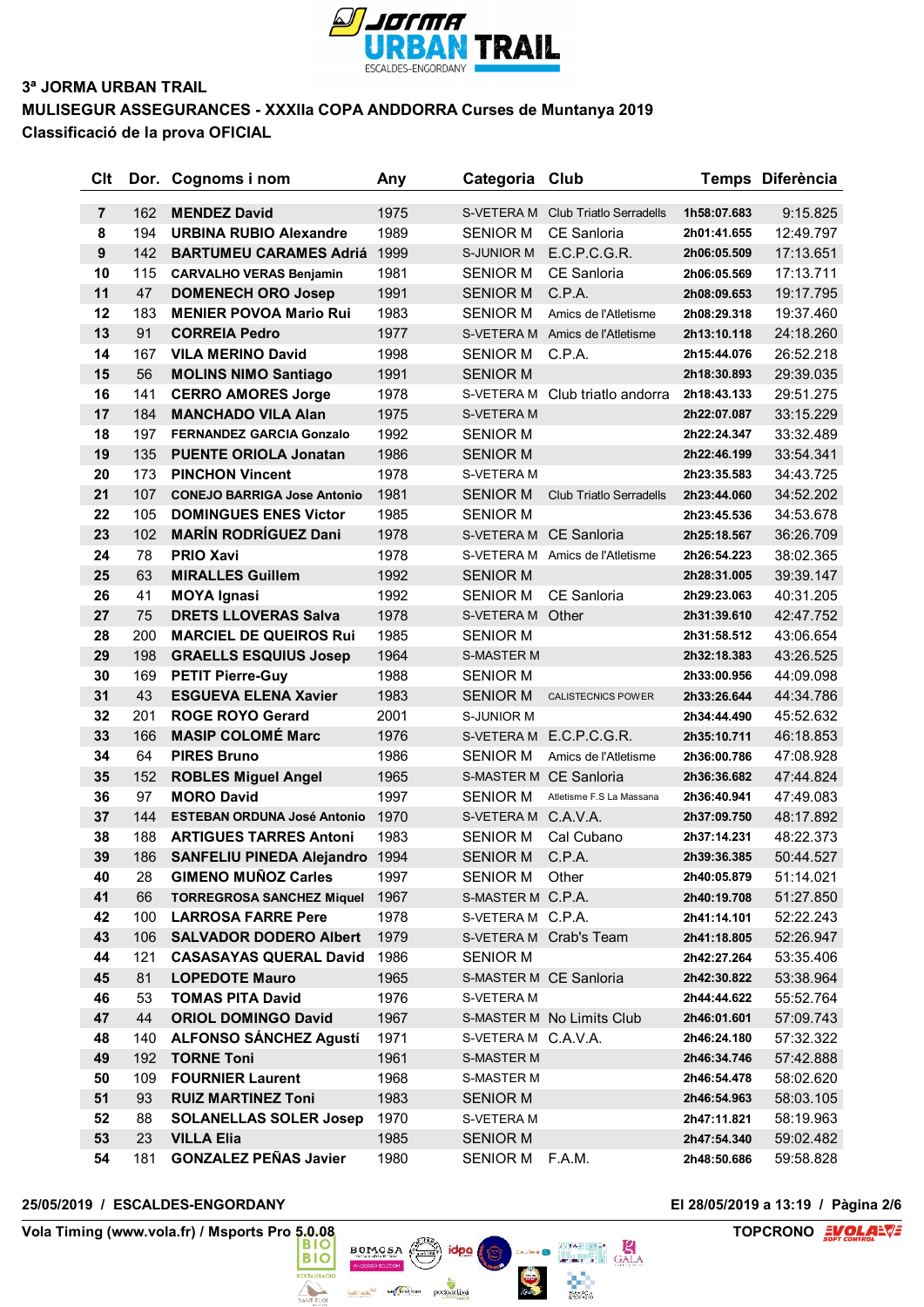

# **3ª JORMA URBAN TRAIL MULISEGUR ASSEGURANCES - XXXIIa COPA ANDDORRA Curses de Muntanya 2019**

**Classificació de la prova OFICIAL**

| Clt |     | Dor. Cognoms i nom                   | Any  | Categoria Club    |                                 | Temps Diferència        |
|-----|-----|--------------------------------------|------|-------------------|---------------------------------|-------------------------|
| 55  | 146 | <b>FARRE FERNANDEZ David</b>         | 1974 | <b>S-VETERA M</b> |                                 | 2h51:38.176 1h02:46.318 |
| 56  | 21  | <b>RIERA CORRALES Gerard</b>         | 1986 | <b>SENIOR M</b>   |                                 | 2h52:56.506 1h04:04.648 |
| 57  | 149 | <b>RODRIGUEZ MEDINA Toni</b>         | 1983 | <b>SENIOR M</b>   | Other                           | 2h53:25.126 1h04:33.268 |
| 58  | 70  | <b>LOPEZ Oscar</b>                   | 1989 | <b>SENIOR M</b>   |                                 | 2h54:39.005 1h05:47.147 |
| 59  | 172 | <b>FAJARDO Xavi</b>                  | 1980 | <b>SENIOR M</b>   | Other                           | 2h55:17.698 1h06:25.840 |
| 60  | 131 | <b>DEL MORAL Ivan</b>                | 1982 | <b>SENIOR M</b>   |                                 | 2h55:18.285 1h06:26.427 |
| 61  | 129 | <b>ISERN Joan</b>                    | 1975 | <b>S-VETERA M</b> |                                 | 2h55:18.286 1h06:26.428 |
| 62  | 83  | VAZQUEZ DESA Angel Antonio           | 1975 | S-VETERA M C.P.A. |                                 | 2h57:32.398 1h08:40.540 |
| 63  | 180 | <b>GUILLEN PORREDON Joan</b>         | 1983 | SENIOR M          | C.P.A.                          | 2h59:45.862 1h10:54.004 |
| 64  | 114 | <b>PAMIES Albert</b>                 | 1970 |                   | S-VETERA M No Limits Club       | 2h59:59.764 1h11:07.906 |
| 65  | 178 | <b>MARSOL BURGOS Daniel</b>          | 1972 | S-VETERA M        |                                 | 3h00:35.406 1h11:43.548 |
| 66  | 176 | <b>CORRALES DE PABLOS Augusto</b>    | 1973 | S-VETERA M        |                                 | 3h00:49.015 1h11:57.157 |
| 67  | 187 | <b>VALERO PUERTAS Juan Jose</b>      | 1981 | <b>SENIOR M</b>   |                                 | 3h01:05.118 1h12:13.260 |
| 68  | 42  | <b>MORANTE JIMENEZ Ivan</b>          | 1983 | <b>SENIOR M</b>   | <b>CALISTECNICS POWER</b>       | 3h01:19.896 1h12:28.038 |
| 69  | 130 | <b>RIVAS Josep</b>                   | 1978 | S-VETERA M        |                                 | 3h03:11.876 1h14:20.018 |
| 70  | 136 | <b>ROIG TRAVESET Lluis</b>           | 1968 | S-MASTER M C.P.A. |                                 | 3h03:36.213 1h14:44.355 |
| 71  | 177 | <b>GINJAUME Lluis</b>                | 1985 | <b>SENIOR M</b>   | C.P.A.                          | 3h03:58.123 1h15:06.265 |
| 72  | 29  | <b>LLOBET GARCIA Jordi</b>           | 1984 | <b>SENIOR M</b>   |                                 | 3h04:22.136 1h15:30.278 |
| 73  | 73  | <b>MARTINEZ Miguel Angel</b>         | 1976 | S-VETERA M ZENIT  |                                 | 3h04:27.022 1h15:35.164 |
| 74  | 90  | <b>RUIZ GIMENO Jordi</b>             | 1975 | S-VETERA M        |                                 | 3h05:21.234 1h16:29.376 |
| 75  | 139 | <b>MARTINS MACHADO Nuno Miguel</b>   | 1981 | <b>SENIOR M</b>   |                                 | 3h05:49.179 1h16:57.321 |
| 76  | 16  | <b>CASALS SOLÉ Victor</b>            | 1971 | S-VETERA M        |                                 | 3h06:24.262 1h17:32.404 |
| 77  | 158 | <b>ROGÉ Joan Lluis</b>               | 1965 | <b>S-MASTER M</b> |                                 | 3h07:54.294 1h19:02.436 |
| 78  | 128 | <b>REOLID Victor</b>                 | 1982 | <b>SENIOR M</b>   |                                 | 3h08:02.394 1h19:10.536 |
| 79  | 179 | <b>DONAIRE SARRAMONA Oscar</b>       | 1978 |                   | S-VETERA M No Limits Club       | 3h09:42.380 1h20:50.522 |
| 80  | 175 | <b>DE LA FUENTE Gabriel</b>          | 1973 | S-VETERA M        | No Limits Club                  | 3h09:42.440 1h20:50.582 |
| 81  | 101 | <b>HERRERIAS SOLSONA Josep Maria</b> | 1985 | <b>SENIOR M</b>   |                                 | 3h09:59.674 1h21:07.816 |
| 82  | 157 | <b>NUNES RODRIGUES Joao Carlos</b>   | 1995 | <b>SENIOR M</b>   |                                 | 3h10:05.855 1h21:13.997 |
| 83  | 30  | <b>LORENTE MARTINEZ Jordi</b>        | 1962 | S-MASTER M C.P.A. |                                 | 3h12:25.239 1h23:33.381 |
| 84  | 77  | <b>BESOLI XOY Marcel</b>             | 1960 | <b>S-MASTER M</b> |                                 | 3h12:57.994 1h24:06.136 |
| 85  | 65  | <b>ZGAID Mario</b>                   | 1978 | S-VETERA M        |                                 | 3h13:23.294 1h24:31.436 |
| 86  | 57  | <b>THIERRY FLORENT David</b>         | 1980 | <b>SENIOR M</b>   |                                 | 3h14:03.203 1h25:11.345 |
| 87  | 148 | <b>CORTES Javier</b>                 | 1990 | <b>SENIOR M</b>   |                                 | 3h14:37.196 1h25:45.338 |
| 88  | 147 | <b>LLEIXA Carlos</b>                 | 1979 | S-VETERA M        |                                 | 3h14:37.198 1h25:45.340 |
| 89  | 46  | <b>RODRIGUEZ GARCIA Serafi</b>       | 1973 |                   | S-VETERA M Amics de l'Atletisme | 3h14:49.676 1h25:57.818 |
| 90  | 113 | <b>SUAREZ SANCHEZ Jose</b>           | 1966 |                   | S-MASTER M Amics de l'Atletisme | 3h14:49.678 1h25:57.820 |
| 91  | 52  | <b>HERNÁNDEZ PÉREZ Juan Luis</b>     | 1974 |                   | S-VETERA M Mon Bohemi Race Club | 3h16:59.696 1h28:07.838 |
| 92  | 19  | <b>MARTINEZ Gerard</b>               | 1955 | <b>S-MASTER M</b> |                                 | 3h17:20.148 1h28:28.290 |
| 93  | 18  | <b>GARCIA MARTIN Albertini</b>       | 1974 |                   | S-VETERA M No Limits Club       | 3h20:39.233 1h31:47.375 |
| 94  | 68  | <b>PEREIRA BARROS Carles</b>         | 1990 | SENIOR M          | CE Sanloria                     | 3h21:15.546 1h32:23.688 |
| 95  | 26  | <b>CODINA ROSA Abel</b>              | 1983 | <b>SENIOR M</b>   | Món Bohemi Race Team            | 3h22:21.745 1h33:29.887 |
| 96  | 33  | <b>LOPEZ ESQUERDA Leopold</b>        | 1964 |                   | S-MASTER M Amics de l'Atletisme | 3h23:44.015 1h34:52.157 |
| 97  | 126 | <b>DE ALMEIDA FRIAS Micael</b>       | 1983 | <b>SENIOR M</b>   |                                 | 3h23:54.474 1h35:02.616 |
| 98  | 95  | <b>RABELLA David</b>                 | 1979 |                   | S-VETERA M Amics de l'Atletisme | 3h23:54.476 1h35:02.618 |
| 99  | 127 | <b>SIMON FUSTE Marc</b>              | 1977 | S-VETERA M        |                                 | 3h23:54.553 1h35:02.695 |
| 100 | 54  | <b>GUTIERREZ LE SAUX Gregori</b>     | 1971 | S-VETERA M        |                                 | 3h24:57.153 1h36:05.295 |
| 101 | 59  | PEREZ PELAEZ Norberto Alvaro         | 1978 | S-VETERA M        |                                 | 3h26:47.693 1h37:55.835 |
| 102 | 143 | <b>GIL MEDINA David</b>              | 1978 | S-VETERA M        |                                 | 3h26:48.330 1h37:56.472 |

 $BOMOSA$ 

valmedic<sup>le/</sup> Ministèrus podoacliva

**STAURAC** 

 $\triangle$ 

idpa

 $\sum_{i=1}^{n}$ 

### **25/05/2019 / ESCALDES-ENGORDANY El 28/05/2019 a 13:19 / Pàgina 3/6**

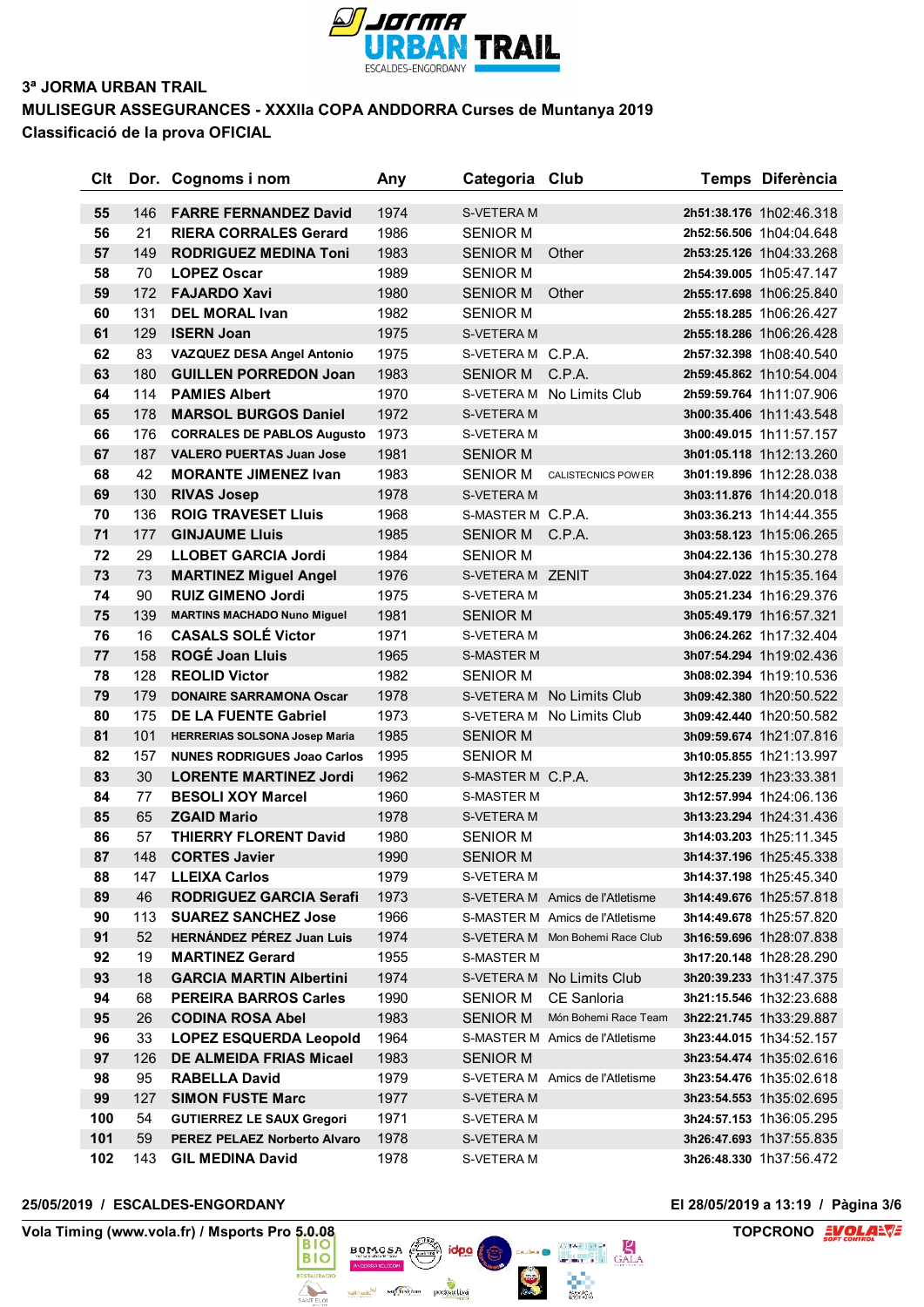

### **3ª JORMA URBAN TRAIL MULISEGUR ASSEGURANCES - XXXIIa COPA ANDDORRA Curses de Muntanya 2019**

**Classificació de la prova OFICIAL**

| Clt |     | Dor. Cognoms i nom                     | Any  | Categoria Club    |                                 | Temps Diferència        |
|-----|-----|----------------------------------------|------|-------------------|---------------------------------|-------------------------|
|     |     |                                        |      |                   |                                 |                         |
| 103 | 189 | <b>GIL MEDINA Joaquim</b>              | 1972 | S-VETERA M C.P.A. |                                 | 3h26:48.445 1h37:56.587 |
| 104 | 51  | <b>PEREZ VILA Marc Ivan</b>            | 1980 | <b>SENIOR M</b>   |                                 | 3h27:50.744 1h38:58.886 |
| 105 | 50  | <b>PEREZ TAPIAS Inda</b>               | 1990 | <b>SENIOR M</b>   |                                 | 3h27:50.931 1h38:59.073 |
| 106 | 132 | <b>PINTO Jorge</b>                     | 1994 | <b>SENIOR M</b>   |                                 | 3h30:30.941 1h41:39.083 |
| 107 | 14  | <b>RONDAN FORNER Jesus</b>             | 1944 |                   | S-MASTER M Amics de l'Atletisme | 3h31:44.258 1h42:52.400 |
| 108 | 190 | <b>SANCHEZ SAHAGUN Ivan</b>            | 1979 | S-VETERA M Other  |                                 | 3h32:08.030 1h43:16.172 |
| 109 | 124 | <b>MARTINEZ Angel</b>                  | 1976 | <b>S-VETERA M</b> |                                 | 3h33:00.151 1h44:08.293 |
| 110 | 9   | <b>OLIVE CADENA Jordi</b>              | 1983 | <b>SENIOR M</b>   | Other                           | 3h34:45.186 1h45:53.328 |
| 111 | 10  | <b>OLIVE CADENA Guillem</b>            | 1995 | <b>SENIOR M</b>   |                                 | 3h34:45.623 1h45:53.765 |
| 112 | 89  | <b>SAMARRA PUJOL Albert</b>            | 1977 | S-VETERA M F.A.M. |                                 | 3h34:47.377 1h45:55.519 |
| 113 | 35  | <b>PALMITJAVILA Ramon</b>              | 1962 | <b>S-MASTER M</b> |                                 | 3h35:33.487 1h46:41.629 |
| 114 | 11  | <b>BENCHLUCH BEMERGUI Salomo</b>       | 1980 | <b>SENIOR M</b>   | No Limits Club                  | 3h36:08.061 1h47:16.203 |
| 115 | 24  | <b>PERIAGO CUTILLER Eloy</b>           | 1967 | S-MASTER M C.P.A. |                                 | 3h37:49.944 1h48:58.086 |
| 116 | 22  | <b>ROBLES Gaston</b>                   | 1977 |                   | S-VETERA M Monbohemi Race Team  | 3h42:32.140 1h53:40.282 |
| 117 | 119 | <b>MONTOYA MARTINEZ Pedro</b>          | 1987 | <b>SENIOR M</b>   |                                 | 3h43:48.239 1h54:56.381 |
| 118 | 168 | <b>VALERO MORENO Lluis</b>             | 1974 | <b>S-VETERA M</b> |                                 | 3h46:49.058 1h57:57.200 |
| 119 | 55  | <b>CHIVO FERNANDEZ Vidal</b>           | 1965 | <b>S-MASTER M</b> |                                 | 3h48:05.269 1h59:13.411 |
| 120 | 85  | <b>CALVET FERRER Jordi</b>             | 1966 |                   | S-MASTER M CF Sanloria          | 3h49:07.288 2h00:15.430 |
| 121 | 112 | <b>NAVARRO BAUTISTA Jordi</b>          | 1974 | <b>S-VETERA M</b> |                                 | 3h49:13.518 2h00:21.660 |
| 122 | 36  | <b>PEREZ MARTINEZ Antonio</b>          | 1984 | <b>SENIOR M</b>   |                                 | 4h01:10.953 2h12:19.095 |
| 123 | 20  | <b>CALVO GARRIDO Guillem</b>           | 1984 | <b>SENIOR M</b>   |                                 | 4h03:01.483 2h14:09.625 |
| 124 | 171 | <b>JULIÀ CAMPÀ Oscar</b>               | 1982 | <b>SENIOR M</b>   | Other                           | 4h09:38.747 2h20:46.889 |
| 125 | 34  | <b>ALVAREZ FERNANDEZ Jose</b>          | 1971 | <b>S-VETERA M</b> | CE Sanloria                     | 4h10:11.284 2h21:19.426 |
| 126 | 134 | <b>NOGUÉS I YEPES David</b>            | 1973 | S-VETERA M C.P.A. |                                 | 4h13:25.188 2h24:33.330 |
| 127 | 5   | <b>ANTON Carlos</b>                    | 1987 | <b>SENIOR M</b>   |                                 | 4h13:25.190 2h24:33.332 |
| 128 | 155 | <b>BARBERO Juan Carlos</b>             | 1988 | <b>SENIOR M</b>   |                                 | 4h13:26.089 2h24:34.231 |
| 129 | 37  | <b>CABALLERO ARAGONES Jose Antonio</b> | 1980 | <b>SENIOR M</b>   |                                 | 4h21:47.583 2h32:55.725 |
| 130 | 94  | <b>TORROJA Lluis</b>                   | 1976 | <b>S-VETERAM</b>  |                                 | 4h24:04.892 2h35:13.034 |
| 131 | 79  | <b>LIARTE FITA Alfred</b>              | 1963 | S-MASTER M Other  |                                 | 4h27:25.538 2h38:33.680 |
|     |     |                                        |      |                   |                                 |                         |

# **S-JUNIOR F / 21 Km**

| 76 | SINFREU Andrea | 2001 | S-JUNIOR F No Limits Club | 2h32:23.811 |  |
|----|----------------|------|---------------------------|-------------|--|
|    |                |      |                           |             |  |

# **S-JUNIOR M / 21 Km**

|  | 142 BARTUMEU CARAMES Adriá 1999 |      |            | S-JUNIOR M E.C.P.C.G.R. | 2h06:05.509 |           |
|--|---------------------------------|------|------------|-------------------------|-------------|-----------|
|  | 2 201 ROGE ROYO Gerard          | 2001 | S-JUNIOR M |                         | 2h34:44.490 | 28:38.981 |

# **S-VETERA F / 21 Km**

| $\overline{4}$ | <b>ESPAÑOL BADA Roser</b>  | 1975 | S-VETERA FU.F.U.    |                                 | 2h22:14.319 |           |
|----------------|----------------------------|------|---------------------|---------------------------------|-------------|-----------|
|                | 108 LODGE Michele          | 1975 | S-VETERA F F.C.O.A. |                                 | 2h32:39.392 | 10:25 073 |
|                | 145 CARRILLO BARDAJI Sònia | 1975 |                     | S-VETERA F Amics de l'Atletisme | 3h05:30.114 | 43:15.795 |

idpa (

 $BOMOSA$ 

valmedic<sup>le/</sup> Ministèrus podoacliva

 $rac{1}{2}$ 

 $\sum_{n=1}^{\infty}$ 

#### **25/05/2019 / ESCALDES-ENGORDANY El 28/05/2019 a 13:19 / Pàgina 4/6**

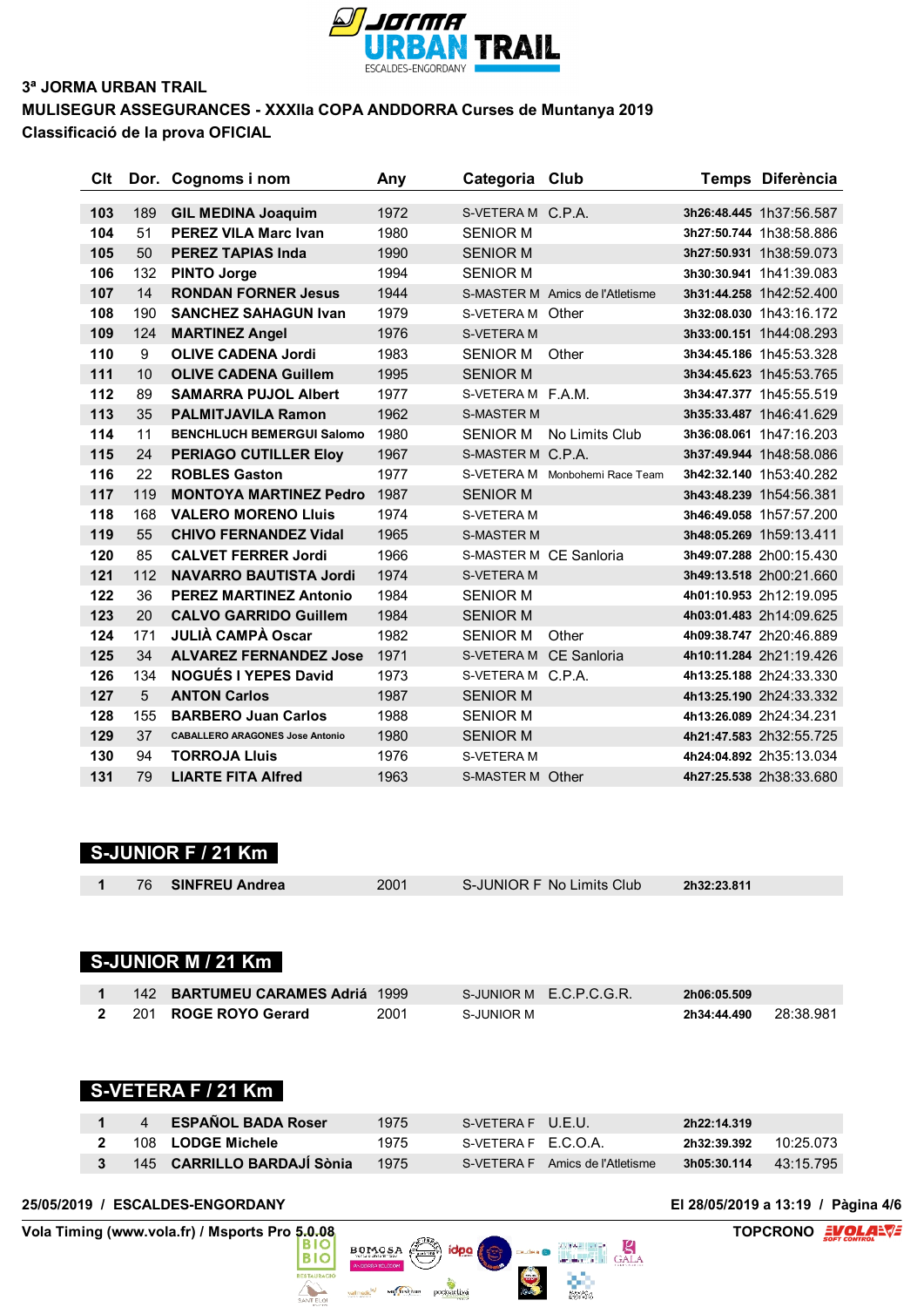

## **3ª JORMA URBAN TRAIL MULISEGUR ASSEGURANCES - XXXIIa COPA ANDDORRA Curses de Muntanya 2019 Classificació de la prova OFICIAL**

|     | CIt Dor. Cognoms i nom          | Any  | Categoria Club |                            |             | Temps Diferència        |
|-----|---------------------------------|------|----------------|----------------------------|-------------|-------------------------|
|     |                                 |      |                |                            |             |                         |
|     | 104 PUIGDEMASA BESOLI Eva       | 1976 | S-VETERA F     |                            | 3h20:01.368 | 57:47.049               |
| 117 | <b>BOQUERA Marta</b>            | 1971 | S-VETERA F     |                            |             | 3h26:47.792 1h04:33.473 |
| 123 | <b>PRESTI Paola</b>             | 1975 |                | S-VETERA F No I imits Club |             | 3h39:52.953 1h17:38.634 |
| 40  | <b>RODRIGUEZ FERREIRA Belen</b> | 1977 | S-VETERA F     |                            |             | 4h14:45.000 1h52:30.681 |

# **S-VETERA M / 21 Km**

| $\mathbf 1$             | $\overline{2}$ | <b>CASAL MIR Oscar</b>             | 1979 | S-VETERAM S.E.C.       |                                    | 1h48:51.858 |                         |
|-------------------------|----------------|------------------------------------|------|------------------------|------------------------------------|-------------|-------------------------|
| $\mathbf 2$             | 195            | TEIXIDÓ MARTÍ-VENTOSA Ferran 1973  |      |                        | S-VETERAM E.C.P.C.G.R.             | 1h56:31.855 | 7:39.997                |
| $\overline{\mathbf{3}}$ | 162            | <b>MENDEZ David</b>                | 1975 |                        | S-VETERA M Club Triatlo Serradells | 1h58:07.683 | 9:15.825                |
| 4                       | 91             | <b>CORREIA Pedro</b>               | 1977 |                        | S-VETERA M Amics de l'Atletisme    | 2h13:10.118 | 24:18.260               |
| 5                       | 141            | <b>CERRO AMORES Jorge</b>          | 1978 |                        | S-VETERA M Club triatlo andorra    | 2h18:43.133 | 29:51.275               |
| 6                       | 184            | <b>MANCHADO VILA Alan</b>          | 1975 | S-VETERA M             |                                    | 2h22:07.087 | 33:15.229               |
| $\overline{7}$          | 173            | <b>PINCHON Vincent</b>             | 1978 | S-VETERA M             |                                    | 2h23:35.583 | 34:43.725               |
| 8                       | 102            | <b>MARÍN RODRÍGUEZ Dani</b>        | 1978 | S-VETERA M CE Sanloria |                                    | 2h25:18.567 | 36:26.709               |
| 9                       | 78             | <b>PRIO Xavi</b>                   | 1978 |                        | S-VETERA M Amics de l'Atletisme    | 2h26:54.223 | 38:02.365               |
| 10                      | 75             | <b>DRETS LLOVERAS Salva</b>        | 1978 | S-VETERA M Other       |                                    | 2h31:39.610 | 42:47.752               |
| 11                      | 166            | <b>MASIP COLOMÉ Marc</b>           | 1976 |                        | S-VETERA M E.C.P.C.G.R.            | 2h35:10.711 | 46:18.853               |
| 12                      | 144            | <b>ESTEBAN ORDUNA José Antonio</b> | 1970 | S-VETERA M C.A.V.A.    |                                    | 2h37:09.750 | 48:17.892               |
| 13                      | 100            | <b>LARROSA FARRE Pere</b>          | 1978 | S-VETERA M C.P.A.      |                                    | 2h41:14.101 | 52:22.243               |
| 14                      | 106            | <b>SALVADOR DODERO Albert</b>      | 1979 |                        | S-VETERAM Crab's Team              | 2h41:18.805 | 52:26.947               |
| 15                      | 53             | <b>TOMAS PITA David</b>            | 1976 | S-VETERA M             |                                    | 2h44:44.622 | 55:52.764               |
| 16                      | 140            | <b>ALFONSO SÁNCHEZ Agustí</b>      | 1971 | S-VETERA M C.A.V.A.    |                                    | 2h46:24.180 | 57:32.322               |
| 17                      | 88             | <b>SOLANELLAS SOLER Josep</b>      | 1970 | S-VETERA M             |                                    | 2h47:11.821 | 58:19.963               |
| 18                      | 146            | <b>FARRE FERNANDEZ David</b>       | 1974 | S-VETERA M             |                                    |             | 2h51:38.176 1h02:46.318 |
| 19                      | 129            | <b>ISERN Joan</b>                  | 1975 | S-VETERA M             |                                    |             | 2h55:18.286 1h06:26.428 |
| 20                      | 83             | <b>VAZQUEZ DESA Angel Antonio</b>  | 1975 | S-VETERA M C.P.A.      |                                    |             | 2h57:32.398 1h08:40.540 |
| 21                      | 114            | <b>PAMIES Albert</b>               | 1970 |                        | S-VETERA M No Limits Club          |             | 2h59:59.764 1h11:07.906 |
| 22                      | 178            | <b>MARSOL BURGOS Daniel</b>        | 1972 | S-VETERA M             |                                    |             | 3h00:35.406 1h11:43.548 |
| 23                      | 176            | <b>CORRALES DE PABLOS Augusto</b>  | 1973 | S-VETERA M             |                                    |             | 3h00:49.015 1h11:57.157 |
| 24                      | 130            | <b>RIVAS Josep</b>                 | 1978 | S-VETERA M             |                                    |             | 3h03:11.876 1h14:20.018 |
| 25                      | 73             | <b>MARTINEZ Miguel Angel</b>       | 1976 | S-VETERA M ZENIT       |                                    |             | 3h04:27.022 1h15:35.164 |
| 26                      | 90             | <b>RUIZ GIMENO Jordi</b>           | 1975 | S-VETERA M             |                                    |             | 3h05:21.234 1h16:29.376 |
| 27                      | 16             | <b>CASALS SOLÉ Victor</b>          | 1971 | S-VETERA M             |                                    |             | 3h06:24.262 1h17:32.404 |
| 28                      | 179            | <b>DONAIRE SARRAMONA Oscar</b>     | 1978 |                        | S-VETERA M No Limits Club          |             | 3h09:42.380 1h20:50.522 |
| 29                      | 175            | <b>DE LA FUENTE Gabriel</b>        | 1973 |                        | S-VETERA M No Limits Club          |             | 3h09:42.440 1h20:50.582 |
| 30                      | 65             | <b>ZGAID Mario</b>                 | 1978 | S-VETERA M             |                                    |             | 3h13:23.294 1h24:31.436 |
| 31                      | 147            | <b>LLEIXA Carlos</b>               | 1979 | <b>S-VETERAM</b>       |                                    |             | 3h14:37.198 1h25:45.340 |
| 32                      | 46             | <b>RODRIGUEZ GARCIA Serafi</b>     | 1973 |                        | S-VETERA M Amics de l'Atletisme    |             | 3h14:49.676 1h25:57.818 |
| 33                      | 52             | <b>HERNÁNDEZ PÉREZ Juan Luis</b>   | 1974 | S-VETERA M             | Mon Bohemi Race Club               |             | 3h16:59.696 1h28:07.838 |
| 34                      | 18             | <b>GARCIA MARTIN Albertini</b>     | 1974 |                        | S-VETERAM No Limits Club           |             | 3h20:39.233 1h31:47.375 |
| 35                      | 95             | <b>RABELLA David</b>               | 1979 |                        | S-VETERA M Amics de l'Atletisme    |             | 3h23:54.476 1h35:02.618 |
| 36                      | 127            | <b>SIMON FUSTE Marc</b>            | 1977 | S-VETERA M             |                                    |             | 3h23:54.553 1h35:02.695 |
| 37                      | 54             | <b>GUTIERREZ LE SAUX Gregori</b>   | 1971 | S-VETERA M             |                                    |             | 3h24:57.153 1h36:05.295 |
| 38                      | 59             | PEREZ PELAEZ Norberto Alvaro       | 1978 | S-VETERA M             |                                    |             | 3h26:47.693 1h37:55.835 |
| 39                      | 143            | <b>GIL MEDINA David</b>            | 1978 | S-VETERA M             |                                    |             | 3h26:48.330 1h37:56.472 |

#### **25/05/2019 / ESCALDES-ENGORDANY El 28/05/2019 a 13:19 / Pàgina 5/6**

**Vola Timing (www.vola.fr) / Msports Pro 5.0.08 BIO BIO BIO TOPCRONO EVOLAL** 

Murrareus podoacliva vall medic<sup>le/</sup>

 $rac{1}{2}$ 

 $\overline{\phantom{a}}$ 

idpa